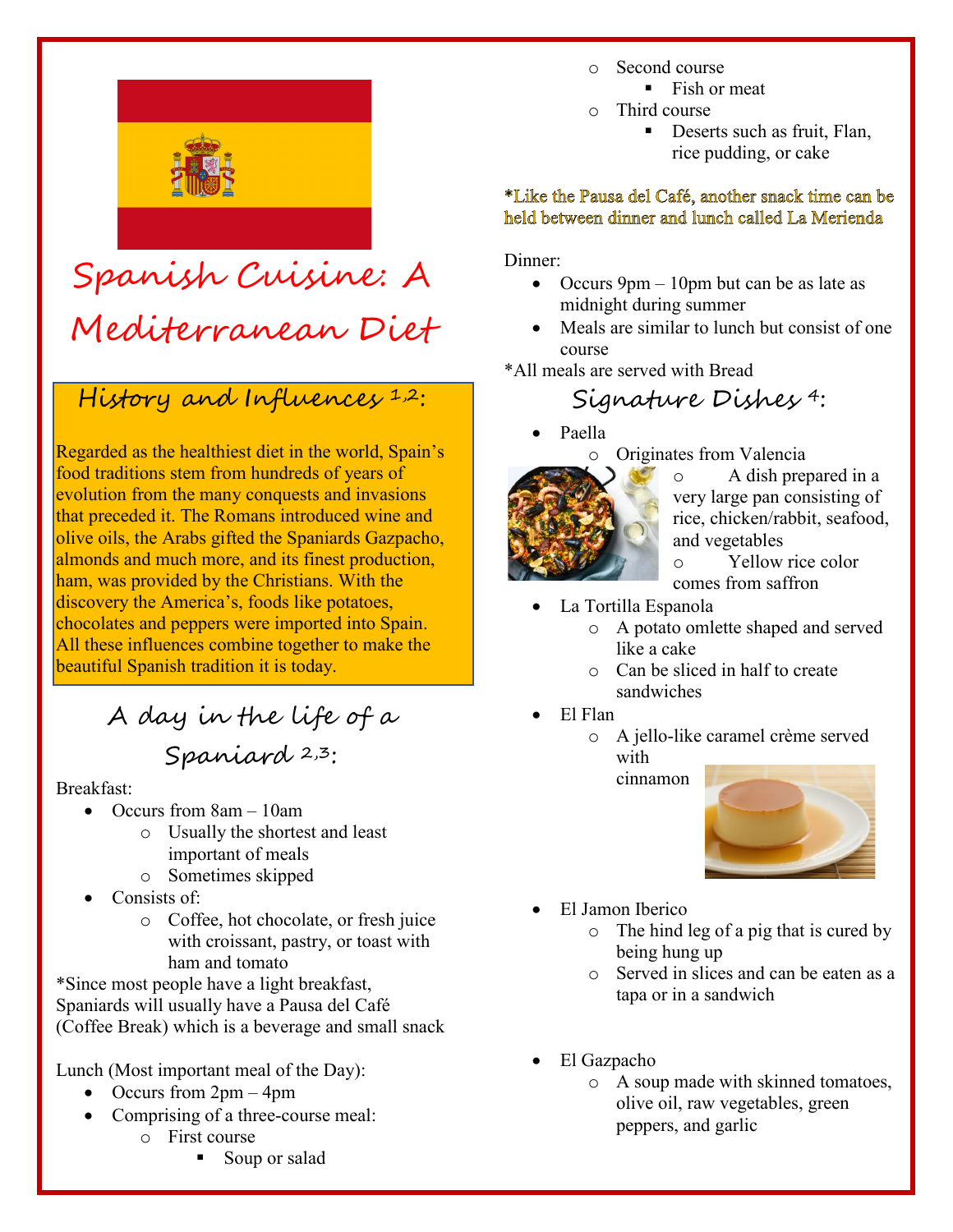### La Siesta 2,4:

- In tradition, the famous event occurs after lunch that started by farmworkers who wanted to rest and digest before continuing a day's work.
- It doesn't have to include a nap, but businesses are shut down for 2 hours to allow workers to travel home to eat with their families and is considered important in their culture

## The Art of Snacking 1,4:

- Tapas are smaller sized dishes of finger foods
- Going out for tapas consists of hopping bar to bar and sharing these plates with friends
	- o Originated in the Southern City of Seville
	- o

**Sobremesa**, translating to "Over the table", is the idea of staying after the meal has finished to converse and enjoy each other's company which is considered precious

This can last up to hours if the conversation is good

# The Best Diet in the World

#### 5,6:

- In 2019, the US News and World Report ranked the Mediterranean diet as the healthiest diet of 2019
- The Spanish Society of Endocrinology and Nutrition states that this diet prevents illnesses like diabetes, obesity and cardiovascular diseases
- This diet is thought to be responsible for making Spain the healthiest place to live and is expected to lead in life expectancy
- Spain currently ranks  $6<sup>th</sup>$  in life expectancy with an average lifespan of 83.61 years (US is ranked  $39<sup>th</sup>$  at 78.93)

Citations:

1. Spanish Food History. Spanish-Food.org. [https://www.spanish-food.org/spanish-food-history.html.](https://www.spanish-food.org/spanish-food-history.html) Accessed September 25, 2020

#### $F_{UV}$   $F_{act}$  + 2:

- There is an average of 1 bar for every 129 Spaniards
- In Spain, most bars are restaurants where you go for food, drinks and other social events

## The NAOS Pyramid <sup>7</sup>:

- The Strategy for Nutrition, Physical Activity and the Prevention of Obesity (NAOS) is a food pyramid similar to the US but more aligns with the Mediterranean diet
- Has three categories: Daily, Weekly, **Occasionally**
- Messages of the pyramid
	- o Eat plenty of cereal, preferably whole grain
	- o Try and eat 5 portions of fruit and veggies everyday
	- o Divide food intake to 5 or 6 small meals
	- o Eat fish two to four times weekly
	- o Drink 1.5 liters of water daily